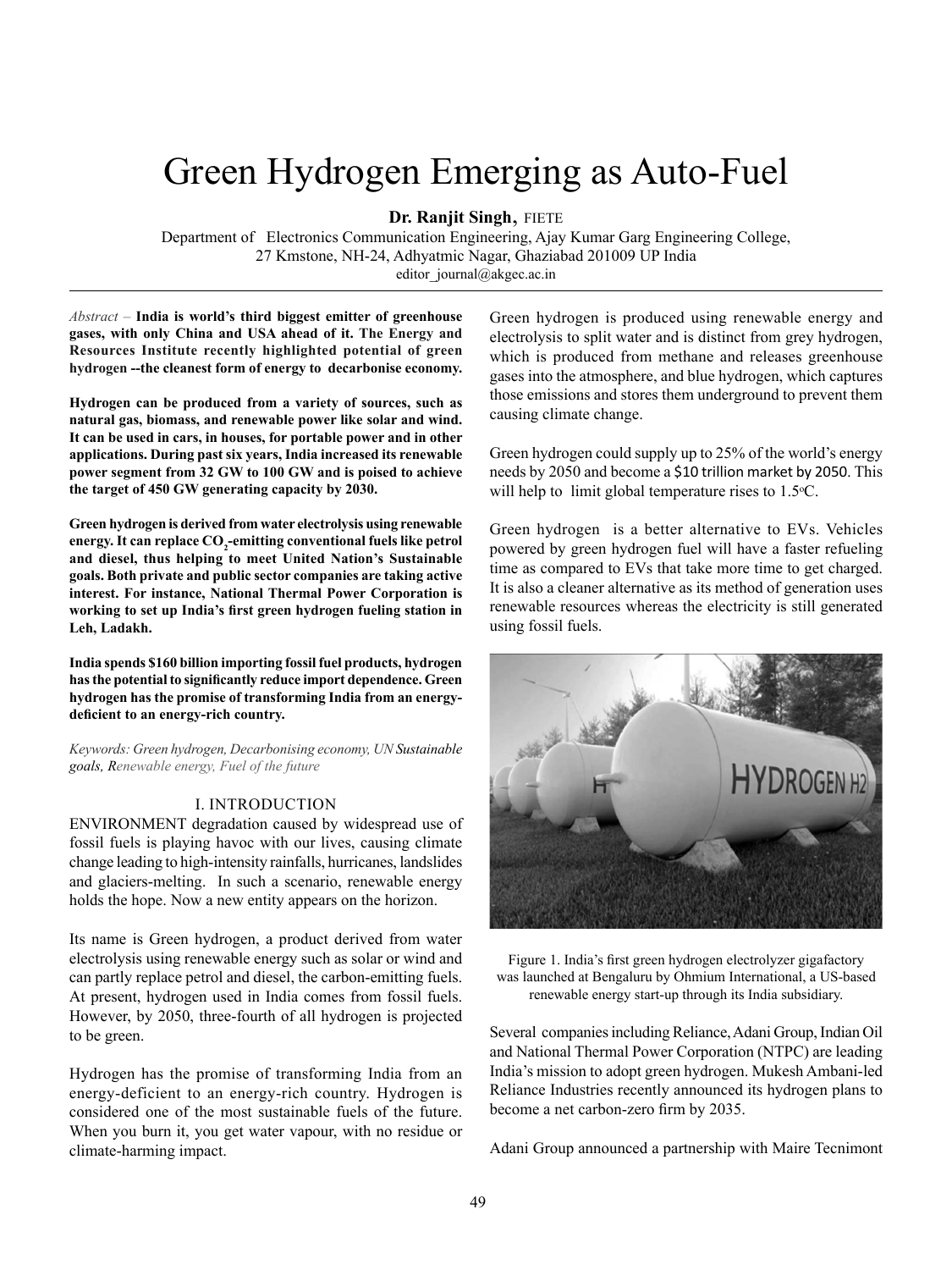to develop green hydrogen projects in the country. Indian Oil announced its plans to build a green hydrogen plant at its Mathura refinery. IndianOil has a wind power project in Rajasthan to wheel that power to Mathura refinery to produce green hydrogen through electrolysis. NTPC announced its plans to set up India's first green hydrogen fuelling station in Leh, Ladakh. It proposes to set up a pilot project for blending hydrogen with national gas for use in city gas distribution.

Recently, Fusion Fuel Green — which has offices in Ireland and Portugal — signed an agreement with BGR Energy Systems, an engineering, procurement and construction firm whose corporate headquarters are in Chennai. They will develop green hydrogen projects via a demonstration facility in Cuddalore.



Figure 2. Hydrogen fuel cell vehicles can be charged in 5-15 minutes.

## II. A BRIEF GUIDE TO HYDROGEN

Hydrogen can be produced in a number of ways. One method includes using electrolysis, with an electric current splitting water into oxygen and hydrogen. If the electricity used in the process comes from a renewable source such as wind or solar then it's termed "green" or "renewable" hydrogen.

At the moment, the vast majority of hydrogen generation is based on fossil fuels, which in turn has an effect on the environment. According to IEA, hydrogen produced using fossil fuels is responsible for nearly 830 million metric tons of carbon dioxide each year.

So-called "blue hydrogen" refers to hydrogen produced using fossil fuels — usually natural gas — with the associated emissions captured and stored.

The potential of green hydrogen in India was highlighted by a recent report from The Energy and Resources Institute, *The Potential Role of Hydrogen in India*.

*A changing landscape:* Ministry of Petroleum & Natural Gas signed agreement between Indian Oil and Greenstat Hydrogen India, a subsidiary of Norwegian energy company Greenstat, to establish a Center of Excellence on Hydrogen to promote R&D projects in Green and Blue Hydrogen.



Figure 3. Green hydrogen, produced using renewable energy, could decarbonise energy-intensive industries.

Increasing production of green hydrogen will enable net-zero emissions by 2050 and limit global temperature rises to 1.5◦C.

# III. HYDROGEN FOR STORAGE PURPOSE

*World Energy Outlook 2020* predicts that battery storage will become a source of power system flexibility. IEA estimates that global investment in this area will be \$25 billion by 2030. India is contemplating use of hydrogen technology to store electricity that can run vehicles and balance power systems. This will turn out to be cheaper and more efficient than the lithium-ion batteries. In spite of cost of lithium-ion battery packs falling by 90% from the 2010 level, they are still quite high for power sector. Hydrogen technology is expected to result in cheaper battery storage system besides more reliable by reducing its dependence on vagaries of nature.

## IV. GLOBAL INITIATIVES

80 million metric tons of current global production of hydrogen is mostly produced via fossil fuels, using 6% of global natural gas and 2% of coal, emitting 830 million tons of  $CO_2$ . Interestingly, USA's initiative to cut cost of producing green hydrogen to <\$2/kg, would pave the way to cut emissions from carbon-intensive industries such as steel, shipping, chemicals and power. Over 8,000 hydrogen cars ply on US roads.

 Australia, Chile, Germany, the EU, Japan, New Zealand, Portugal, Spain and South Korea published national hydrogen strategies. Over 75 countries announced a goal of net-zero carbon for which hydrogen is the main agency.